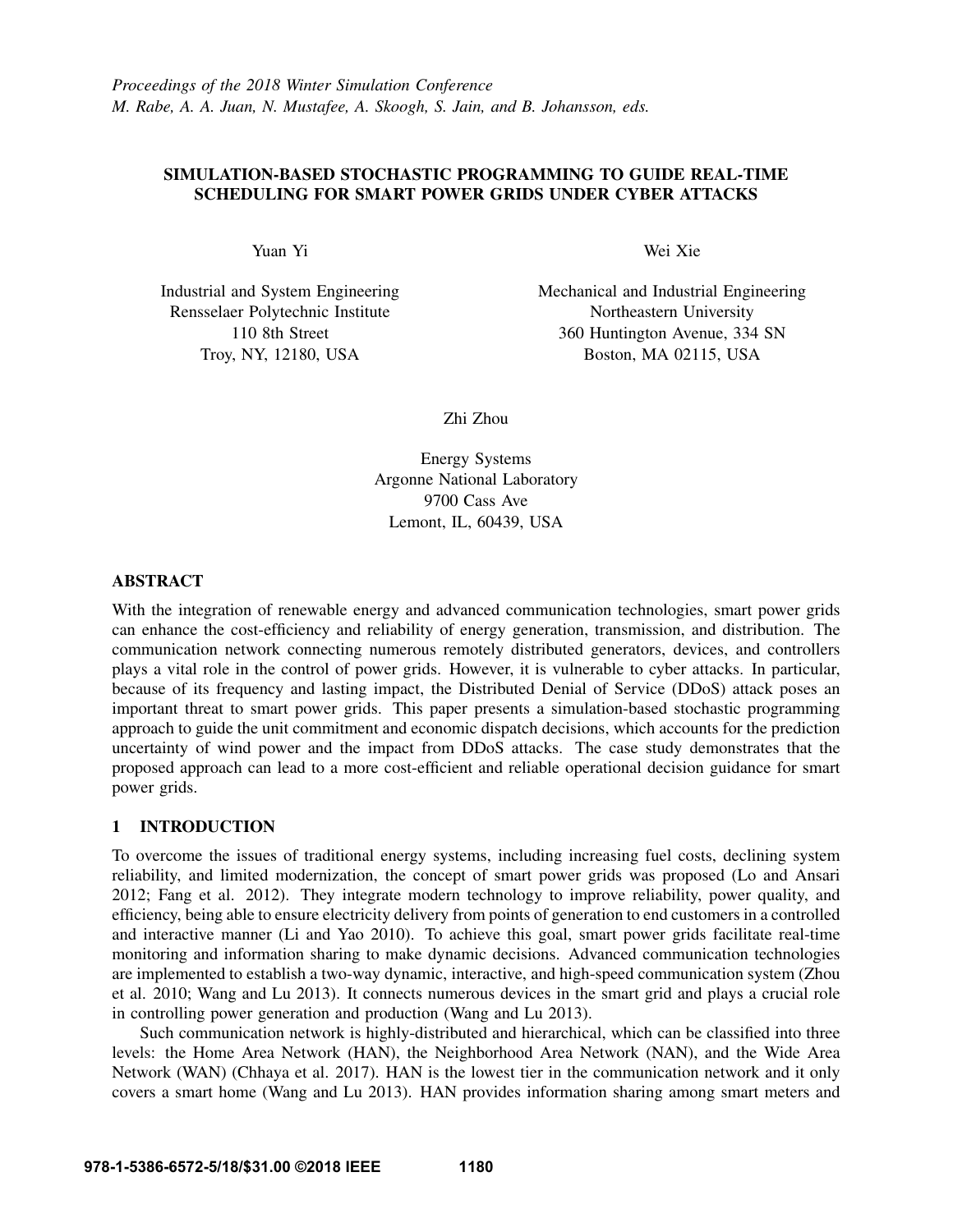electric appliances in the smart home (Mo et al. 2012; Chhaya et al. 2017). Smart meters serve as gateway device for communication with upper tier devices. They aggregate the information from all appliances in HAN and then communicate with the control center in a bi-directional manner. The communication between smart meters from various HANs and the control center is made through NAN, the intermediate level in the smart grid communication system (Chhaya et al. 2017). A smart grid can have hundreds of NANs, and all NANs are eventually linked together by WAN, which establishes the inter-domain communication. Hence, it is the backbone communication network in a smart grid, and the general concept of the backbone communication network architecture is depicted in Figure 1 (Wang and Lu 2013).



Figure 1: The backbone network in a smart grid.

In the backbone communication, to achieve long distance bulk information transmission, Supervisory Control and Data Acquisition (SCADA) is widely implemented (Niyato et al. 2012; Chhaya et al. 2017). To make the power system more efficient and reliable, the SCADA system adopts the ideas of communication technologies. Thus, it is prone to cyber attacks as follows (Sadi et al. 2015):

- Packet drop attacks. Cyber attackers make packets drop before reaching the intended destination.
- Tampering communication data and signal attacks. The signal and data are delayed and forged by the attackers.
- Distributed Denial of Service (DDoS) attacks. DDoS attacks overwhelm the communication and computational resources of the smart grid by jam data, which result in delay or failure of data communications (Li et al. 2012; Bhuyan et al. 2015).

Among these attacks, DDoS attacks are ubiquitous and could be long-lasting (Khalimonenko et al. 2016). According to Jin et al. (2011), smart grids are quite vulnerable to DDoS attacks. Furthermore, with the expansive data collection and bi-directional data transmission through the Internet and increasing usage of social media platforms, the likelihood of DDoS attacks against communication networks is on the rise, which can bring severe consequences to smart grid operation (Fadlullah et al. 2011).

DDoS can attack gateway devices that enable the information flow between the local power infrastructure and the control center. The gateway devices include smart meters, computers, and routers (Wang and Lu 2013). As shown in Figure 1, there exist many gateway devices and DDoS attacks could target any of them. When DDoS attacks occur, the attacked devices are flooded by jam data, exceeding their processing capability and thus making them unable to communicate with the control center. As a result, the corresponding generators connected to the attacked devices are unable to receive updated commands from the control center and they have to maintain the current production schedule. Thus, only the remaining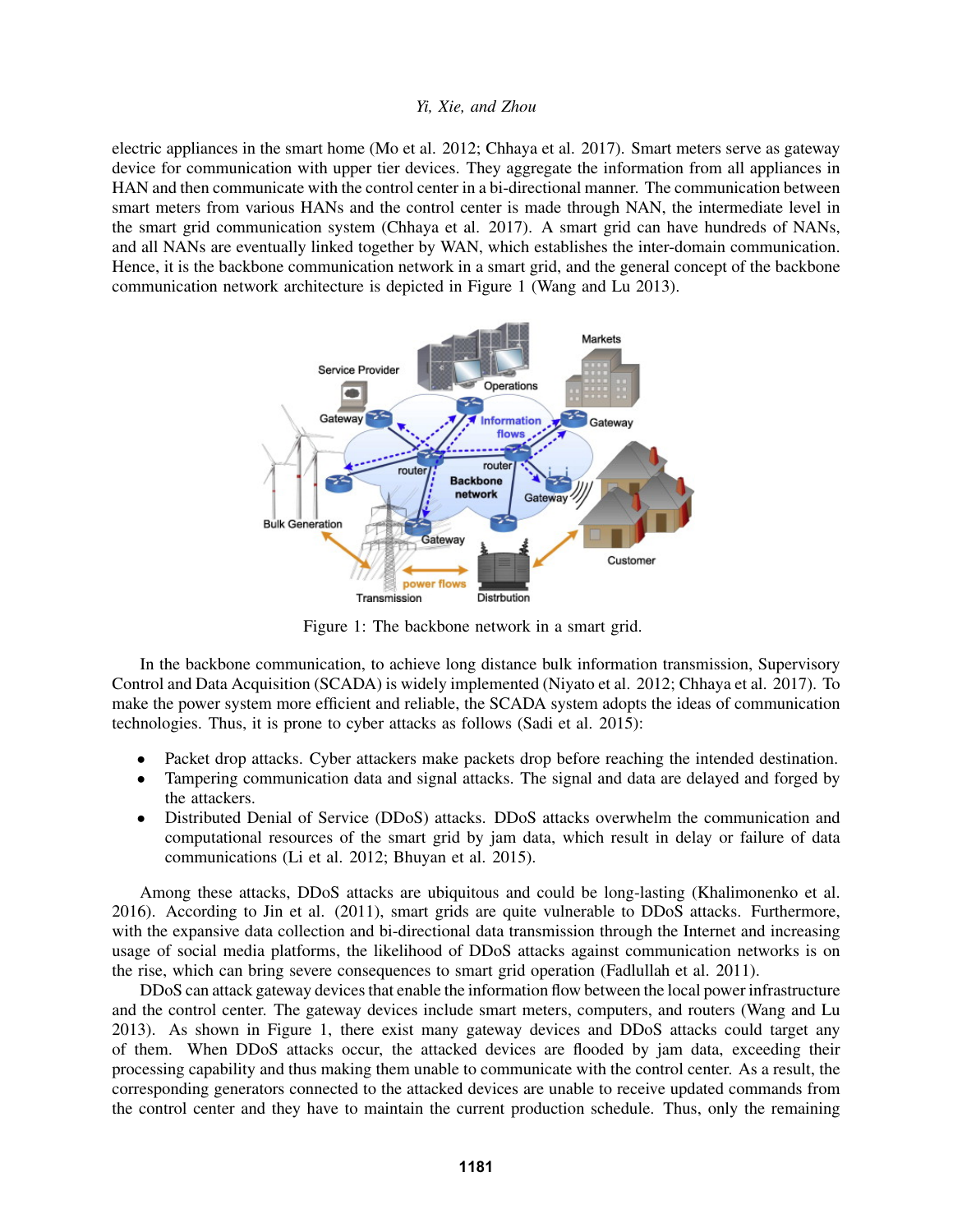unaffected ones can adjust the production levels. Consequently, either the smart grid is unable to produce enough power to satisfy the customer demand, in which case a heavy penalty incurs, or the smart grid cannot wind down its production and generates too much power, in which case the incurred production cost is unnecessarily costly. Therefore, to control the operational cost, the impact of DDoS attacks should be taken into account when making scheduling decisions for smart power grids.

Due to the slow start constraint of the thermal generators, there exists a two-stage decision making process for power grid scheduling (Ruiz et al. 2009; Tuohy et al. 2009). The first-stage decision is called *the unit commitment*, which is made day-ahead. It determines the on-off status of thermal generators in the planning horizon, i.e., when a thermal generator should be turned on or off. The second-stage decision is called *the real-time economic dispatch*, which determines the actual energy output, i.e., the amount of power generation for those committed generators. Thus, to provide reliable and cost-efficient scheduling for energy systems, the two-stage stochastic unit commitment model integrating unit commitment and real-time economic dispatch is widely used (see Zheng et al. 2015 for a detailed review).

However, to the best of our knowledge, the existing unit commitment literature typically ignores the impact of cyberattacks (see, for example, Ruiz et al. 2009 and Tuohy et al. 2009). In this paper, we propose a simulation-based unit commitment (SBUC) model for smart grids with high wind power penetration. Here, we suppose that only thermal generators can be impacted by DDoS attacks, i.e., only commands altering the production schedule sent from the control center are blocked. Further accounting for the impact of DDoS attacks on wind farms is our on-going research, where both the information sharing on the real-time wind energy supply and the commands changing the production output are simultaneously blocked.

Therefore, in the proposed SBUC model, we consider two sources of risk: *the prediction uncertainty of wind power* which is caused by the inherent randomness of wind power generation and *the DDoS attack uncertainty* which arises because DDoS attacks could randomly stymie the communication and disrupt the smart power grid operation. To provide a robust and cost-efficient decision guidance, we propose the two-stage stochastic unit commitment model accounting for both sources of uncertainty.

In addition, we introduce a new constraint to model the system operating process under DDoS attacks. If a committed thermal generator is under attack making it lose the communication with the control center, the system operator cannot adjust its power generation. Then, the affected thermal generator continues to operate by following the previous schedule if it is also committed during the last normal communication hour before the DDoS attack. Or, it has the minimum production rate if the thermal generator is turned off when the last communication between the thermal generator and the control center happens. Compared to the classical Stochastic Unit Commitment (SUC) model, our model accounts for the impact of DDoS attacks. Thus, it can lead to more robust and cost-efficient unit commitment decisions.

To solve for the optimal unit commitment decision, the sample average approximation (SAA) is used to approximate the expected future cost occurring in the planning horizon (Shapiro et al. 2009; Wang et al. 2012). A set of scenarios is generated with each scenario representing a possible realization of future wind power prediction and DDoS attacks. Here, suppose that DDoS attackers act independently to target power plants and intrude the gateway devices. The IT team constantly monitors the power grid operation. Once a DDoS attack is detected, they start to tackle it and identify the attacker. Then, the power plant communication is back to normal when the DDoS attackers are eliminated. Therefore, the entire process is modeled as a queueing network. Each node is modeled by a *G*/*G*/1 queue with the cyber attack arrivals. The IT team is regarded as the server who handles the attacks. Discrete-event simulation (DES) for the queueing network is employed to generate DDoS scenarios.

The main contributions in this paper can be summarized as follows:

As far as we know, our paper presents the first study considering the impact of cyberattacks on the unit commitment decisions. The proposed model takes random DDoS attack events into account when making decisions, which leads to more robust unit commitment and dispatch decisions, hedging against DDoS attacks and renewable energy prediction uncertainty. The case study on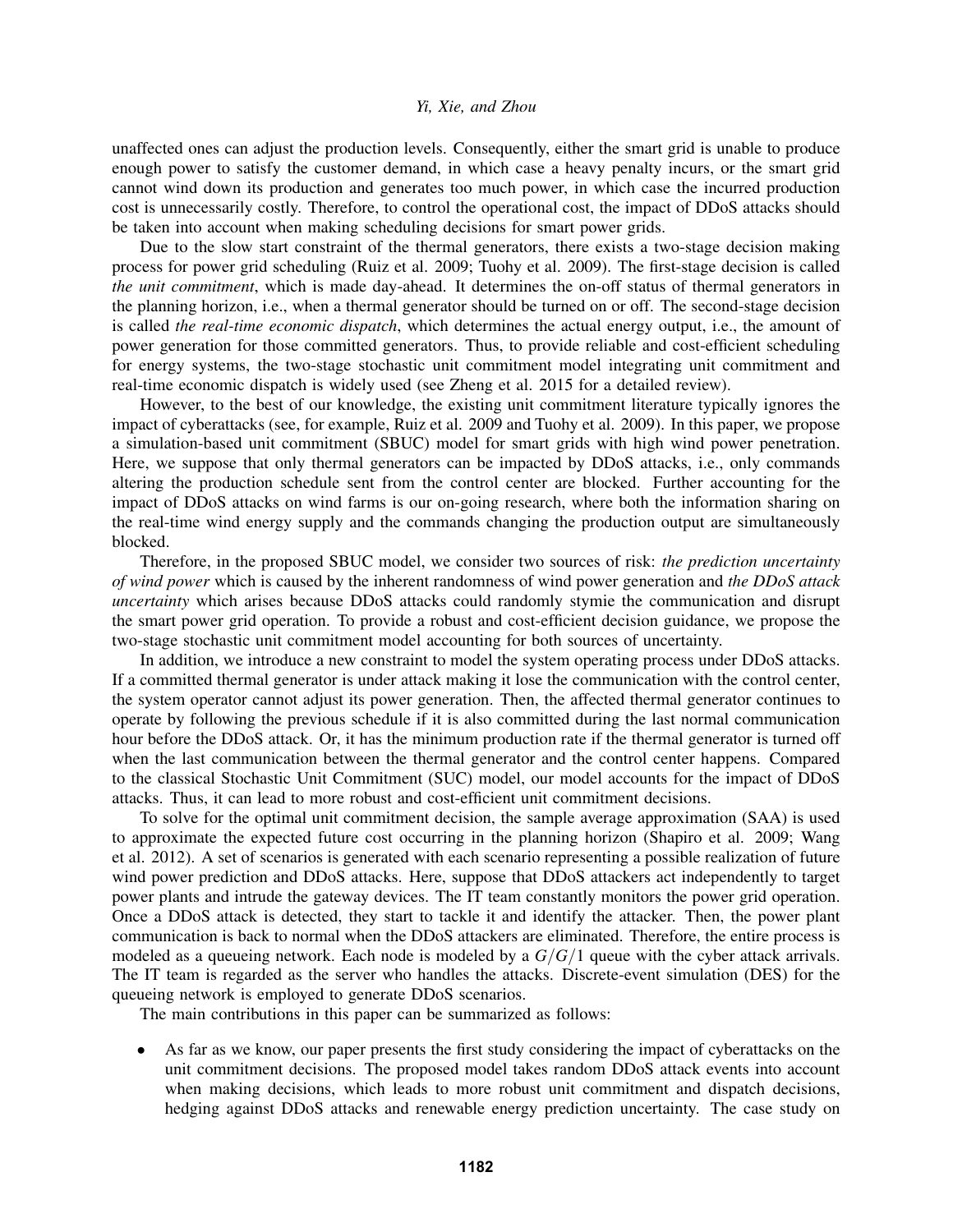

a six-bus system indicates that our approach leads to more reliable and cost-efficient decisions compared to the traditional unit commitment decision model.

We propose modeling DDoS attacks on thermal generators by a queueing network. The attack arrival and handling processes at each gateway device are modeled as a *G*/*G*/1 queue. Then, the discrete-event simulation is used to generate DDoS scenarios. Our proposed approach can be extended to other types of cyber attacks.

The remaining sections are organized as follows. In Section 2, we state the problem of interest and propose our method. In Section 3, we use a six-bus smart grid to empirically study the performance of our proposed model. We draw conclusions and suggest future research directions in Section 4.

## 2 PROBLEM STATEMENT

We consider a smart power grid system, including both thermal generators and renewable energies. It consists of *B* buses with *I* thermal generators and *W* wind farms. In this paper, we use the six-bus system in Figure 2 for illustration. The three thermal generators, denoted by *G*1, *G*2, and *G*3, are located on buses 1, 2, and 6. There is one wind farm, denoted by *W*, located on bus 4. The power generation needs to meet the loads, denoted by *L*1, *L*2, and *L*3, at Buses 3, 4, and 5. The buses are connected by seven transmission lines, denoted by solid lines. The produced electricity can be transmitted through those lines in a bi-directional manner as shown in Figure 2. In the system, a control center is used to guide the electricity production and transmission processes, which is connected to loads, wind farm, and thermal generators by the communication network, denoted by the dash lines. Smart meters or computers can serve as gateways for the buses to connect with the control center (Mo et al. 2012; Wang and Lu 2013). The information flow is also in bi-directional fashion. The gateway devices collect and aggregate the load information, and then send it to the control center through the communication network. At the same time, the devices receive commands from the control center and adjust the energy production and transmission.

The decision makers need to make two sets of decisions. The first one includes the unit commitment decisions, which are made one day ahead. We denote the unit commitment decision for thermal generator *i* at the *t*-th hour as  $u_{i,t}$ , where  $t = 1, \ldots, T$  and *T* represents the planning horizon length. It is a binary variable:  $u_{i,t} = 1,0$  means the thermal generator will be on or off at the *t*-th hour. The second set of decisions includes the real-time economic dispatch, which is the actual hourly power production for committed thermal generators and wind farms. We let  $P_{i,t}$ ,  $P_{w,t}^{wc}$ , and  $P_{b,t}^{ens}$  denote the output for thermal generator *i*, the wind farm curtailment for wind farm *w* and the amount of unsatisfied demand on bus *b* at time period *t*.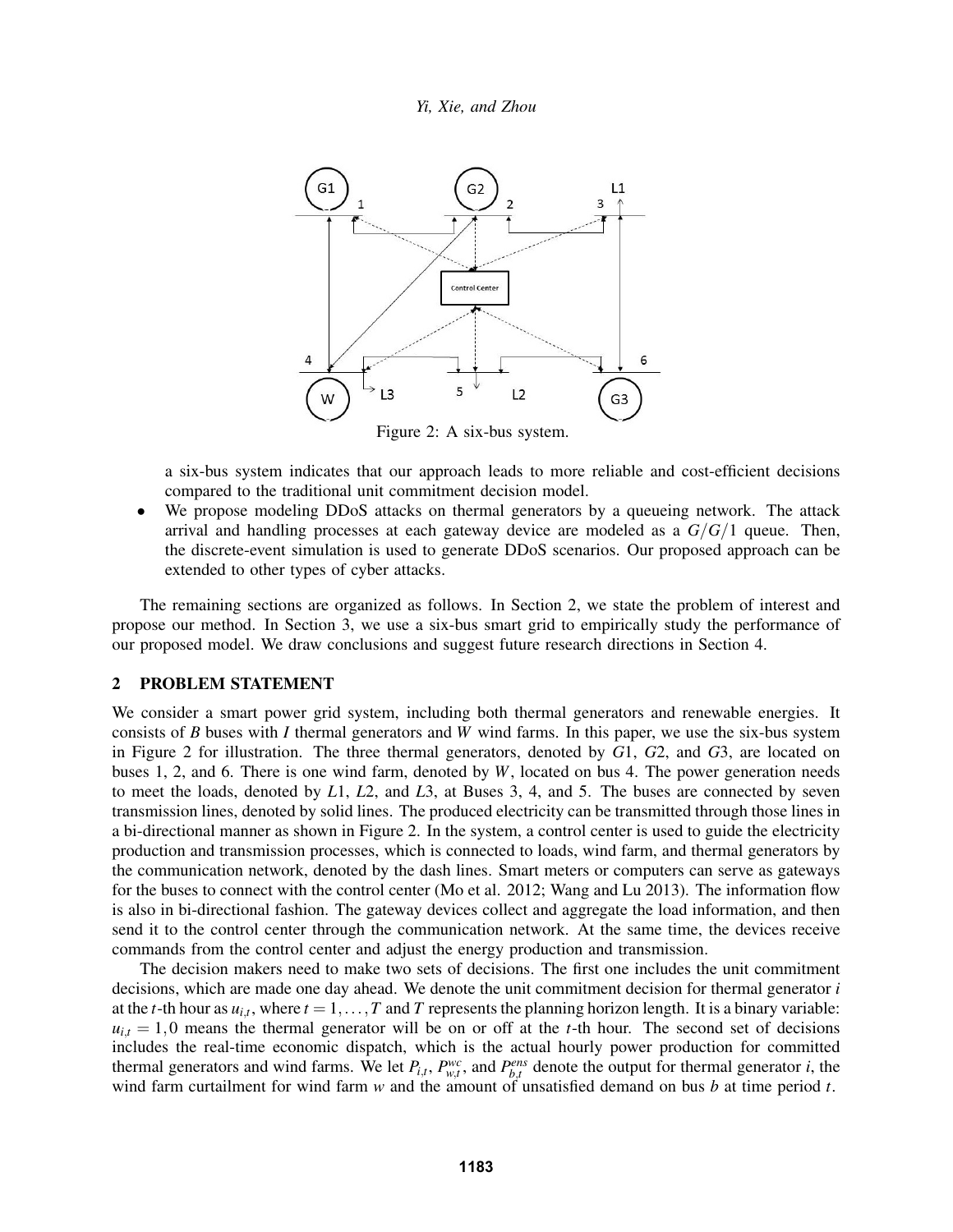The objective is to minimize the expected cost occurring in the planning horizon with length  $T = 24$ hours,

$$
\min \quad G(u_{i,t}) = \sum_{t=1}^{T} \sum_{i=1}^{I} (C^{i} F_{mi} u_{i,t} + S U_{i,t} + S D_{i,t}) \n+ \mathcal{E} \left[ \min_{P_{i,t}, P_{b,t}^{ens}} \sum_{r_{wt}}^{T} \sum_{t=1}^{I} \sum_{i=1}^{I} C^{i} F_{ai} P_{i,t} + \sum_{t=1}^{T} \sum_{b=1}^{B} C^{ens} P_{b,t}^{ens} + \sum_{t=1}^{T} \sum_{w=1}^{W} C^{wc} P_{w,t}^{wc} \right].
$$
\n(1)

Six types of costs are included in the objective, while the costs  $SU_{i,t}$ ,  $SD_{i,t}$ , and  $C^{i}F_{mi}u_{i,t}$  incur at the first stage and the remaining three incur at the second stage. The start-up cost *SUi*,*<sup>t</sup>* incur when the generator *i* is turned on, and it is defined as  $SU_{i,t} \equiv P_i^{on} \max(u_{i,t} - u_{i,t-1}, 0)$ , where  $P_i^{on}$  is the start-up cost per time for generator *i*. If generator *i* is not committed at hour  $(t-1)$ , i.e.,  $u_{i,t-1} = 0$ , while it is committed at hour *t*, i.e.,  $u_{i,t} = 1$ ,  $u_{i,t} - u_{i,t-1} = 1$ , a start-up cost for generator *i* happens at hour *t*. Similarly, the turn-off cost  $SD_{i,t}$  happens when generator *i* is shutdown and  $SD_{i,t} \equiv P_i^{off} \max(u_{i,t-1} - u_{i,t}, 0)$ , where  $P_i^{off}$  $\int_i^{o}$  is the turn-off cost per time for generator *i*. If a generator is committed at hour  $(t-1)$ , i.e.,  $u_{i,t-1} = 1$ , while it is not committed at hour *t*, i.e.,  $u_{i,t} = 0$ , then, the generator is shut down at hour *t* and turn-off cost incur. In addition, once thermal generator *i* is committed, it has to produce above the minimal production level. Thus, a minimal thermal operation cost incurring at the first stage is denoted by  $C<sup>i</sup>F<sub>mi</sub>u<sub>i,t</sub>$ , where  $C<sup>i</sup>$  is the fuel price and *Fmi* is the amount of fuel consumption for the minimal output for generator *i* (Wang et al. 2018). The remaining three costs incur at the second stage. Since the thermal generator consumes the extra fuel to produce  $P_{i,t}$ , the additional production cost is  $C^i F_{ai} P_{i,t}$ , where  $F_{ai}$  is the additional fuel consumption requirement needed to generate *Pi*,*<sup>t</sup>* power production. If the smart grid could not produce enough energy to satisfy the load demand, a shortage penalty may incur. Then, the penalty cost of non-satisfactory demand for bus *b* at time period *t* is  $C^{ens}P_{b,t}^{ens}$ , where  $C^{ens}$  is the unit load shedding price and  $P_{b,t}^{ens}$  is the amount of unmet load at bus *b* in time period *t*. Lastly, for the wind power, we may not use up all its capacity  $P_{w,t}^c$ and there exists a wind farm curtailment  $P_{w,t}^{wc}$ . Since the monetary incentives are provided for wind power production, we lose the monetary reward if we curtail wind farm production (Wang et al. 2018). Then, the wind curtailment cost at the *t*-th hour for wind farm *w* is  $C^{wc}P^{wc}_{w,t}$ , where  $C^{wc}$  is the per-unit monetary reward for the wind production and  $P_{w,t}^{wc}$  is the amount of wind curtailment.

The smart power grids composed of the power system and its communication network can be studied as a cyber-physical system. In the unit commitment problem, various sources of uncertainty exist. On the physical side, there exists the wind power prediction uncertainty (Zhou et al. 2013; Hargreaves and Hobbs 2012; Jiang et al. 2012). In addition, the load could be uncertain. However, in the short term, the prediction on wind energy is much more uncertain than the load forecasting (Bessa et al. 2012). Hence, without loss of generality, we assume that the load demand is deterministic in our formulation (Tuohy et al. 2009; Wang et al. 2018).

On the cyber side, there exists the DDoS attack uncertainty. When a DDoS attack occurs, it prevents the normal communication between attacked thermal generators and the control center. If the time-sensitive real-time dispatch decisions made by the control center are impacted by DDoS attacks, the affected thermal generator cannot receive the commands on time, which can cause the disruption of smart grid operation (Lu et al. 2011). Since both DDoS attacks and wind power generation uncertainty bring sudden and unexpected changes to smart grid power production, they should be accounted for. Let  $\xi$  and  $\eta$  represent random wind power generation and DDoS attack events. Therefore, the expectation in Objective (1) is taken over both ξ and η.

Constraints in Equations (2)–(8) are for both first- and second-stage decision variables. The first-stage decision variable *ui*,*<sup>t</sup>* is binary. Any thermal generator *i* must keep the same operating status for a minimal amount of time and it cannot be changed too frequently. Specifically, if generator *i* is turned on at time *t*, it must keep operating for a minimum of  $T_i^{on}$  hours (Wang et al. 2018). At the same time, if generator *i* is turned off at time *t*, it has to be off for a minimum of  $T_i^{off}$  $i$ <sup>off t</sup> hours. Constraints (2) and (3) formulate the minimum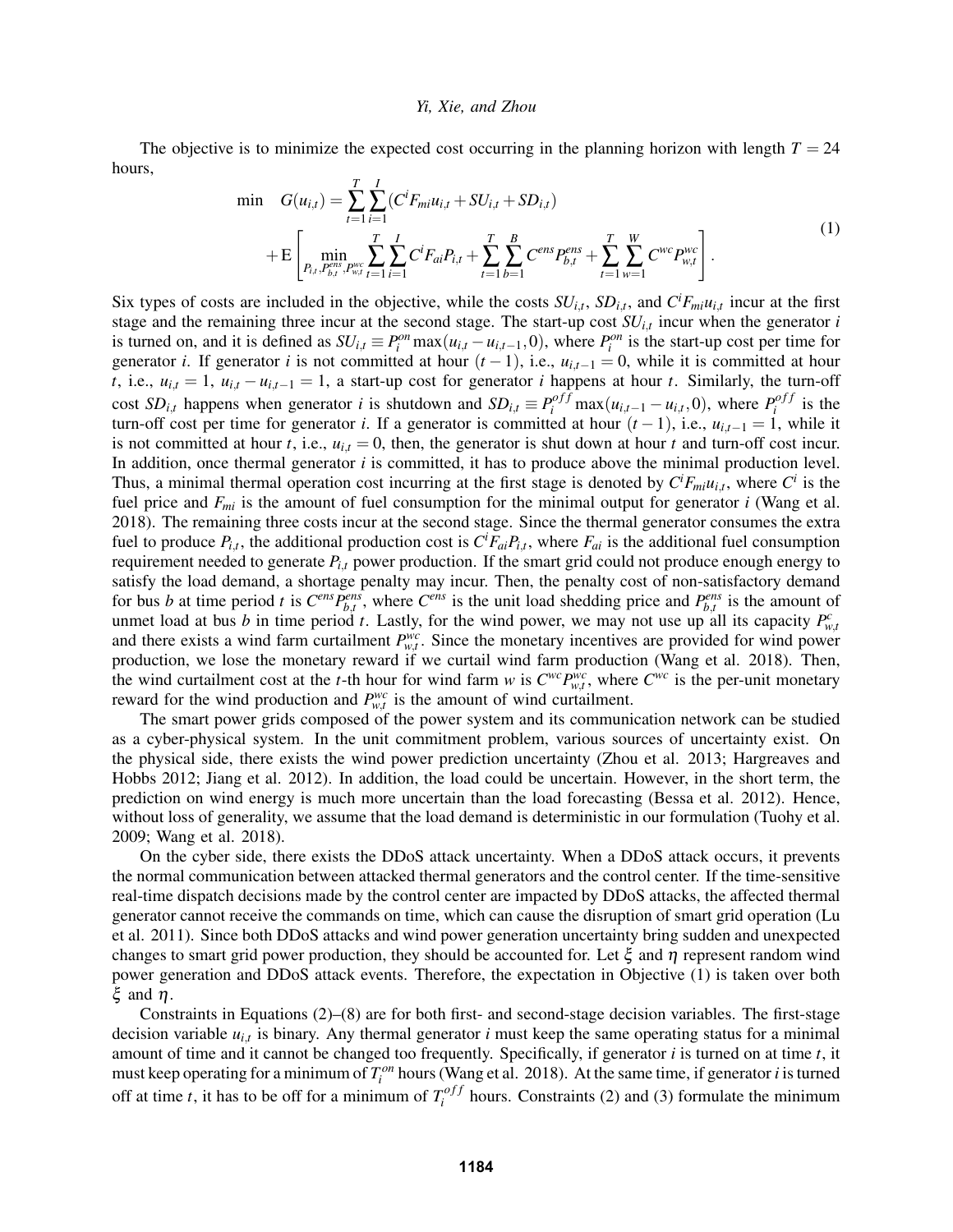up- and down-time requirements. To give readers a better understanding how these two constraints work, we use the six-bus system in Figure 2 as an example for demonstration. In the six-bus system, the thermal generator *G*1 has a four-hour requirement for both minimum on and off requirements, i.e.,  $T_1^{on} = 4$  and  $T_1^{off} = 4$ . Suppose that *G*1 is turned on at the 9<sup>th</sup> hour, i.e.,  $u_{1,9} = 1$  while  $u_{1,8} = 0$ . Hence,  $u_{1,9} - u_{1,8} = 1$ . Equation (2) dictates that for  $k = 9, ..., 12, u_{1,k} \ge u_{1,9} - u_{1,8} = 1$ . Hence,  $u_{1,9} = u_{1,10} = u_{1,11} = u_{1,12} = 1$ is mandated in Equation (2). Similar restrictions can be obtained from Equation (3) if *G*1 is turned off at the 9<sup>th</sup> hour, in which case  $u_{1,9} = u_{1,10} = u_{1,11} = u_{1,12} = 0$ .

$$
u_{i,t} - u_{i,t-1} \le u_{i,k} \quad \forall k = t, ..., \min(T, t + T_i^{on} - 1)
$$
 (2)

$$
u_{i,k} \le 1 + u_{i,t} - u_{i,t-1} \quad \forall k = t, \dots, \min(T, t + T_i^{off} - 1)
$$
 (3)

$$
\sum_{i=1}^{I} P_{i,t} + \sum_{w=1}^{W} (P_{w,t}^{c} - P_{w,t}^{wc}) = \sum_{b=1}^{B} (P_{b,t}^{D} - P_{b,t}^{ens})
$$
(4)

$$
-PL_{\ell,\max} \leq \sum_{b=1}^{B} G_{\ell-b} P_{b,t}^{D} + \sum_{i=1}^{I} G_{\ell-i} P_{i,t} + \sum_{w=1}^{W} G_{\ell-w} (P_{w,t}^{c} - P_{w,t}^{wc}) \leq PL_{\ell,\max}
$$
(5)

$$
u_{i,t}P_{i,\min} \le u_{i,t}P_{i,t} \le u_{i,t}P_{i,\max} \quad \forall i, \quad \forall t \tag{6}
$$

$$
u_{i,k}P_{i,k} = u_{i,k} \cdot [u_{i,t-1}P_{i,t-1} + (1 - u_{i,t-1})P_{i,\min}] \quad \forall k = t, \dots, \min(T, t')
$$
 (7)

 $u_{i,t}$  binary (8)

For second-stage economic dispatch decisions  $P_{i,t}$ ,  $P_{w,t}^{wc}$  and  $P_{b,t}^{ens}$ , four sets of constraints exist. Constraint (4) is the nodal power balance equation, which enforces the amount of production by wind farms and thermal generators equal to the amount of power consumption.  $\sum_{w=1}^{W} (P_{w,t}^c - P_{w,t}^{wc})$  is the actual wind farm production and  $\sum_{b=1}^{B} (P_{b,t}^D - P_{b,t}^{ens})$  is the actual amount of demand the smart grid is able to satisfy, where  $P_{b,t}^D$  denotes the load from bus *b* at time *t*. Constraint (5), called the DC power flow constraint, models the power flows through the transmission network (Van den Bergh et al. 2014; Wang et al. 2018). The total power flow on any transmission line  $\ell$  is  $\sum_{b=1}^B G_{\ell-b} P_{b,t}^D + \sum_{i=1}^I G_{\ell-i} P_{i,t} + \sum_{w=1}^W G_{\ell-w} (P_{w,t}^c - P_{w,t}^{wc})$  and it must be within a specified range, denoted by  $[-PL_{\ell,\text{max}},PL_{\ell,\text{max}}]$ , where  $G_{\ell-b}$ ,  $G_{\ell-i}$  and  $G_{\ell-w}$  are corresponding shift factor matrices for transmission line  $\ell$ . For a detailed introduction on the DC power flow, see Van den Bergh et al. (2014). The actual output from generator *i* must be within a predetermined range, between the minimum output  $P_{i,\text{min}}$  and the maximum  $P_{i,\text{max}}$ . Constraint (6) enforces that requirement.

Finally, Constraint (7) stipulates the power production constraint resulted from DDoS attacks. DDoS attacks affect the smart grid operation if they delay the delivery of the time-critical real-time dispatch commands. Specifically, suppose the control center sends the *t*-th hour real-time dispatch decision exactly at the *t*-th hour sharp to generators. If a DDoS attack on generator *i* is launched right before the *t*-th hour and ends right after hour  $t'$ , between hour  $t$  and  $t'$ , the communication between the control center and the generator is not available. Hence, the last information update of generator *i* happens at the  $(t-1)$ -th hour and the communication resumes its normal function after the *t*'-th hour. Therefore, if generator *i* is committed any time between  $t$ -th hour to  $t'$ -th hour, it cannot receive the corresponding dispatch command from the control center during the attack. Specifically, if generator *i* is committed at the *k*-th hour during the attack, the generator either operates based on the last available production command from the (*t* −1)-th hour if generator *i* is also committed at time  $t - 1$ . Or, the generator *i* keeps the minimum output level  $P$ <sup>*i*</sup>,min</sub> if the generator is turned off at hour  $t - 1$ .

We use the six-bus system in Figure 2 to demonstrate how Constraint (7) works. Suppose that the thermal generator *G*1 is attacked by DDoS cyber-attackers and loses its connection with the control center. The attack is launched before the  $9<sup>th</sup>$  hour and ends after the  $11<sup>th</sup>$  hour. Then, three hours are affected, namely, *t* = 9,10,11 and the last communication between *G*1 and the control center occurs at the 8-th hour. During the three-hour period, *G*1 cannot receive the updated commands to alter its power production if it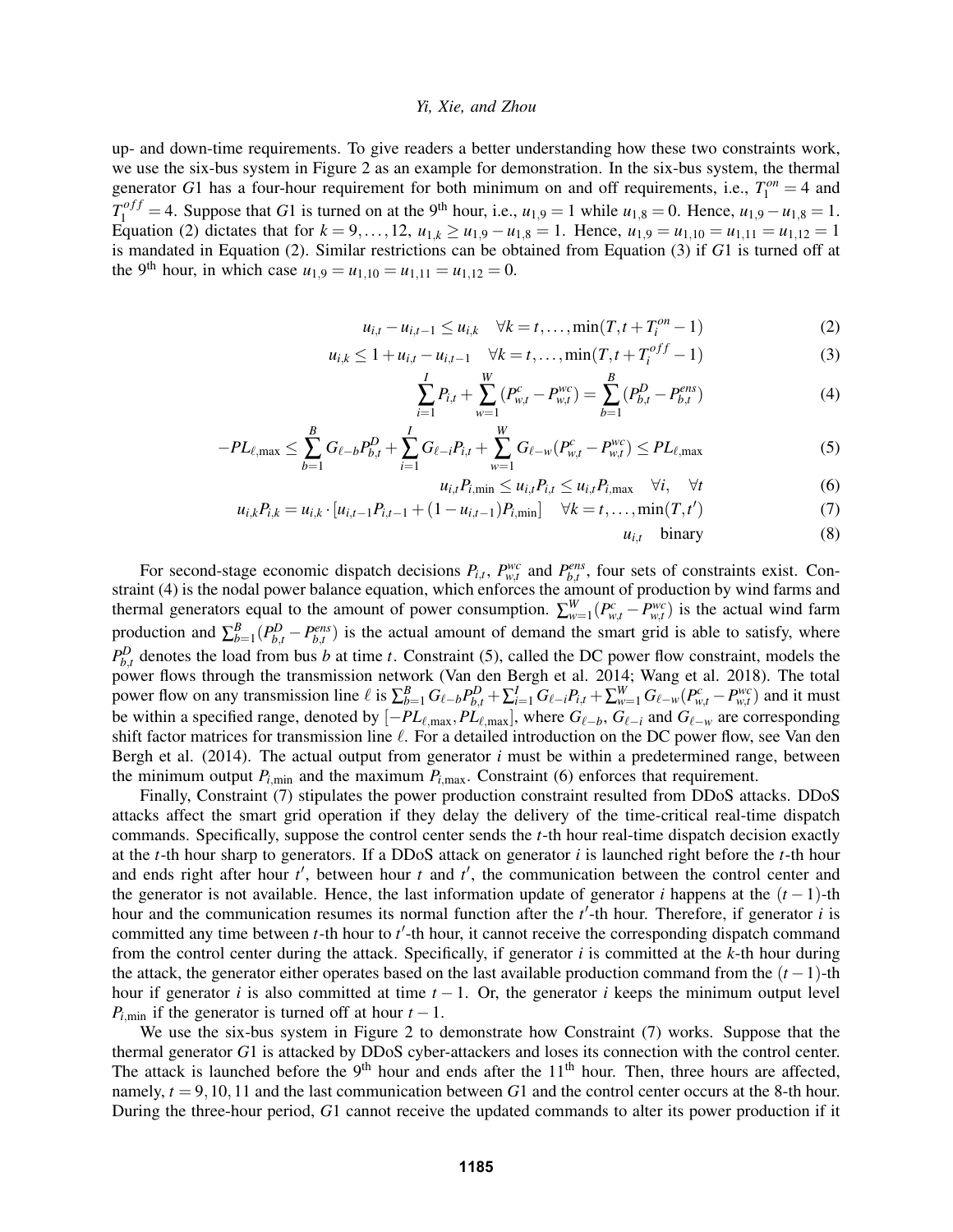is committed. If *G*1 is also committed during the 8<sup>th</sup> hour, i.e.,  $u_{1,8} = 1$ , for any committed hour during the attack period, its energy generation is set equal to that at the 8<sup>th</sup> hour,  $u_{1,k}P_{1,k} = u_{1,k}P_{1,8}$ , for  $k = 9,10,11$ . Otherwise, *G*1 is turned off at 8-th hour, i.e.  $u_{1,8} = 0$ , there is no existing power production schedule. Then, the minimal output is maintained for any committed hour during the three-hour attack period,  $u_{1k}P_{1,k} = u_{1,k}P_{1,\text{min}}$ , for  $k = 9,10,11$ . Combining these two cases, we obtain Constraint (7).

# 2.1 Scenario Generation

Since  $E[\min_{P_{it},P_{bt}^{ens},P_{wt}^{wc}} \sum_{t=1}^{T} \sum_{i=1}^{I} C^{i} F_{i} P_{i,t} + \sum_{t=1}^{T} \sum_{b=1}^{B} C^{ens} P_{b,t}^{ens} + \sum_{t=1}^{T} \sum_{w=1}^{W} C^{wc} P_{w,t}^{wc}]$  usually does not have a closed-form expression, we use the sample average approximation (SAA) to estimate the total cost,

$$
\min_{u_{i,t}} \bar{G}(u_{i,t}) = \sum_{t=1}^{T} \sum_{i=1}^{I} (C^{i}F_{mi}u_{i,t} + SU_{i,t} + SD_{i,t})
$$
\n
$$
+ \frac{1}{S} \sum_{s=1}^{S} \min_{P_{i,t}^{s}, P_{bt}^{s,ev}} \sum_{r_{vt}^{s}} \left[ \sum_{t=1}^{T} \sum_{i=1}^{I} C^{i}F_{ai}P_{i,t}^{s} + \sum_{t=1}^{T} \sum_{b=1}^{B} C^{ens} \cdot P_{b,t}^{s,ens} + \sum_{t=1}^{T} \sum_{w=1}^{W} C^{wc} P_{wt}^{s,wc} \right]
$$
\n(9)

where  $s = 1, \ldots, S$  denotes the index of scenarios for wind power  $\xi$  and DDoS attack  $\eta$ .

Suppose that the wind power  $\xi$  follows *F*, i.e.,  $\xi \sim F$ . The Monte-Carlo sampling can be used to generate the scenarios of ξ (Ruiz et al. 2009). For the DDoS attack scenario generation, we propose a queueing network model consisting of independent *G*/*G*/1 queues. Specifically, for each thermal generator *i*, suppose that cyber-attackers randomly intrude the communication network and act independently without cooperation. Thus, DDoS attacks can be modeled as an arrival process. Denote the distribution of the inter-arrival time as  $F_i^A$  for  $i = 1, ..., I$ . A DDoS attack then causes generator *i* to lose its connection with the control center and blocks the information flow between them. On the other hand, an IT team constantly monitors the communication network. Once the team detects a DDoS attack event, the team is occupied to address attackers. The attack terminates when the IT team successfully eliminates the intruders. The team addresses attackers at the gateway for the generator one-by-one, and the communication network gets back to the normal operation status when all attacks are successfully eliminated. The IT team's handling time is independent for each attack. Thus, the attack elimination process can be modeled as a serving process. The distribution of the serving time follows  $F_i^D$ . Thus, the DDoS attack arrival-addressing process can be modeled as a  $G/G/1$  queue with the distributions for inter-arrival and service times following  $F_i^A$  and  $F_i^D$ . Since attacks on generator *i* do not impact other generators, the cyberattacks to a smart grid can be modeled as a queueing network having mutually independent  $G/G/1$  queues. Then, the discrete-event simulation model can be implemented to generate DDoS realizations.

#### 3 CASE STUDY

The six-bus system in Figure 2 is used for the case study (see the detailed information on this example in Wang et al. 2018). It consists of three thermal generators, one wind farm, and seven transmission lines, through which the electricity is transmitted to customers. For the transmission lines on the six-bus system, Table 1 provides the basic information. Table 2 describes the characteristics of three thermal generators. The start-up cost of generator *i* per unit time are the product of the start-up fuel consumption and the fuel price  $C^i$ . Similarly, the shutdown cost for generator *i* are the product of  $C^i$  and the shutdown fuel consumption. For generator *i*, the actual power production follows  $F_i = a_i + b_i \cdot P_i + c_i \cdot P_i^2$ . Thus, the minimal production fuel consumption is  $F_{mi} = a_i + b_i \cdot P_{i,\text{min}} + c_i \cdot P_{i,\text{min}}^2$ , and the additional production fuel consumption  $F_{ai}$  is  $F_{ai} = a_i + b_i \cdot P_i + c_i \cdot P_i^2 - F_{mi}$ . Linearization techniques are used to transfer  $F_{ai}$  into a piecewise linear function (Wood, Wollenberg, and Sheblé 2013).

We consider the day-ahead unit commitment decision problem for the six-bus system under high wind penetration and potential DDoS attacks. The goal is to find the unit commitment decision for thermal generators minimizing the total expected cost. According to Objective (1), the total operational cost for the six-bus system includes the start-up cost, the turn-off cost, the minimal production cost, the additional thermal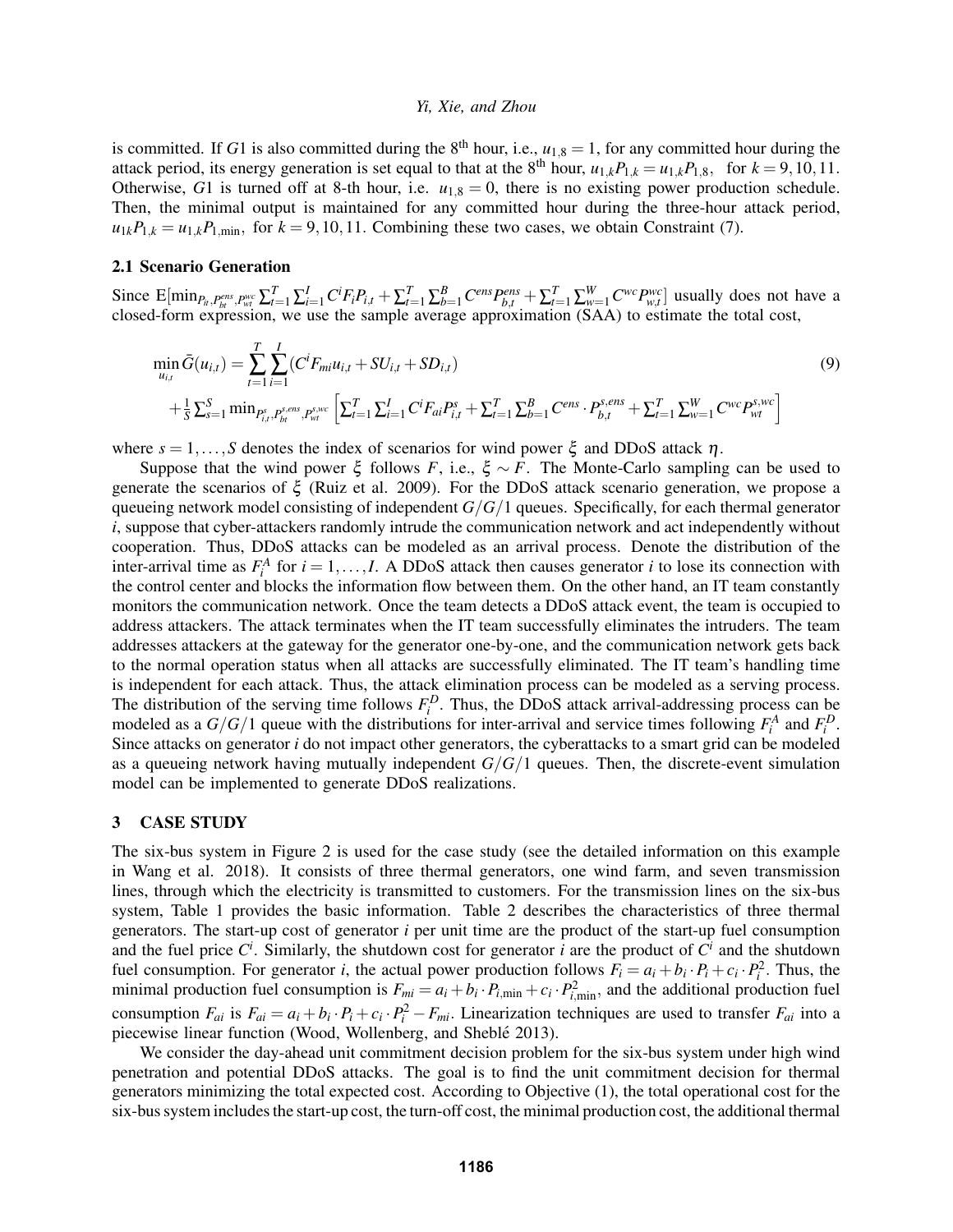| Line No.    | From Bus | To Bus | Flow Limit (MW) |
|-------------|----------|--------|-----------------|
|             |          |        | 200             |
| 2           |          |        | 100             |
| $\mathbf 3$ | っ        |        | 100             |
|             |          | 6      | 100             |
|             | っ        | ٩      | 200             |
|             |          |        | 200             |
|             | κ        | 6      | 200             |

Table 1: Transmission line data.

|  |  | Table 2: Thermal generator data. |  |
|--|--|----------------------------------|--|
|--|--|----------------------------------|--|

|                |     |    | Unit   Pmax(MW)   Pmin(MW)   Ini. State (h)   Min Off(h)   Min On (h) |     |  |
|----------------|-----|----|-----------------------------------------------------------------------|-----|--|
| G1             | 220 | 90 |                                                                       |     |  |
| G <sub>2</sub> | 100 | 20 |                                                                       | - 7 |  |
| G <sub>3</sub> | 30  |    |                                                                       |     |  |

|  | Table 3: Fuel consumption data. |  |
|--|---------------------------------|--|
|--|---------------------------------|--|

| Unit           |        | Fuel consumption function. |                | Start up | Shut down | Fuel   |
|----------------|--------|----------------------------|----------------|----------|-----------|--------|
|                | a      |                            | c              | Fuel     | Fuel      | Price  |
|                | (MBtu) | (MBtu/MWh)                 | $(MBtu/MW^2h)$ | (MBtu)   | (MBtu)    | $($)$  |
| G1             | 176.9  | 13.5                       | 0.0004         | 180      | 50        | 1.2469 |
| G <sub>2</sub> | 129.9  | 32.6                       | 0.001          | 360      | 40        | 1.2461 |
| G <sub>3</sub> | 137.4  | 17.6                       | 0.005          | 60       |           | 1.2462 |

generator production cost, the load shredding penalty cost, and the wind curtailment penalty. The first four types of cost are related to the fuel consumption of thermal generators. The corresponding consumption costs are provided in Table 3. Additionally, the load shedding penalty *C ens* is set at 3,500\$/MWh and the wind curtailment penalty  $C^{wc}$  is fixed at 50\$/MWh for unused wind power capability (Wang et al. 2018).

# 3.1 Wind Power Sampling

Since in the short term the load forecasting is significantly more accurate than the wind energy forecasting (Bessa et al. 2012), without loss of generality, we assume deterministic loads and focus on stochastic wind power supply in our study (Tuohy et al. 2009). Following Wang et al. (2018), we use the 2006 data of the U.S. Illinois power system for the load and the wind supply. In particular, one representative day (September  $10<sup>th</sup>$ ) data are selected for discussion in this section. The normal distribution is one of the widely used distributions for wind power in the research community. Hence, in the study, the wind power is assumed to be normally distributed, i.e., for each time *t*, the wind power follows a normal distribution with mean  $\mu_t$  and standard deviation  $\sigma_t$ . Further, the standard deviation  $\sigma_t$  is assumed to be proportional to the corresponding mean  $\mu$ <sup>t</sup> (Wang et al. 2008; Wang et al. 2012). To test our proposed SBUC approach under varying environments, we consider different settings for the standard deviation  $\sigma_t$ , namely  $\sigma_t = 1\% \mu_t, 5\% \mu_t, 10\% \mu_t, 20\% \mu_t$ .

# 3.2 DDoS Scenario Generation

We use DES to generate DDoS attack scenarios. For the three thermal generators in the six-bus communication network, we assume the same attack arrival and service processes, i.e.,  $F_i^A = F^A$  and  $F_i^D = F^D$ . Here, we use the *M*/*M*/1 queue to model the impact of cyberattacks. We assume that the attack arrivals follow the Poisson distribution, i.e.,  $F^A \sim \text{Poi}(\lambda)$  and the duration distribution follows the exponential distribution, i.e.,  $F^D \sim \text{Exp}(\alpha)$ . The summary statistics of DDoS attacks on the Internet reported by Arbor (2016) are used in this study. Tables 4 and 5 report the frequency and duration of general DDoS statistics from the report.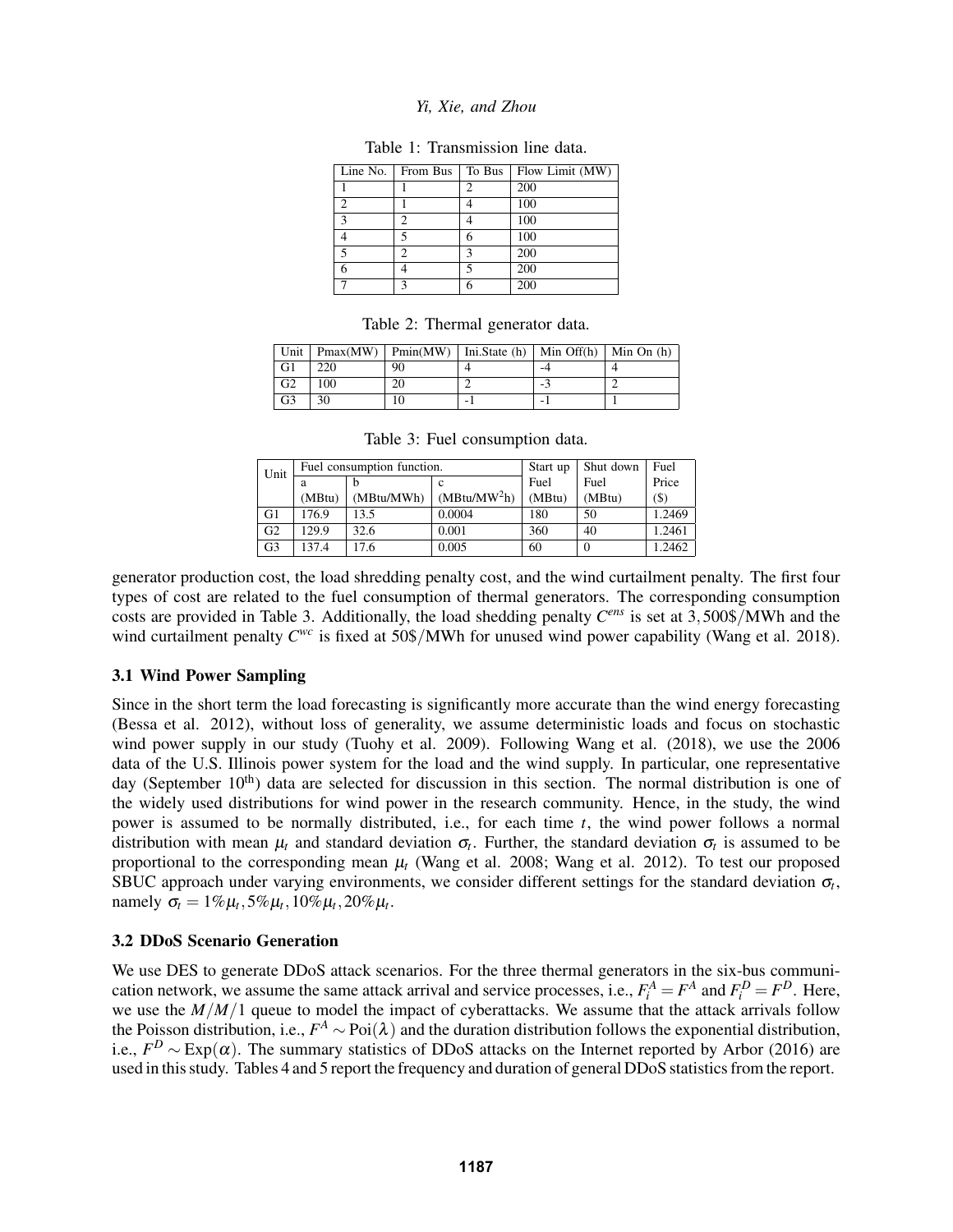| Frequency   |            | Cumulative  |
|-------------|------------|-------------|
| per Month   | Percentage | Probability |
| less than 1 | 14.6%      | 0.146       |
| $1 - 10$    | 30.9%      | 0.455       |
| $11 - 20$   | 10.6%      | 0.561       |
| $21 - 50$   | $6.5\%$    | 0.626       |
| 51-100      | 12.2%      | 0.748       |
| 101-500     | 13.0%      | 0.878       |
| Over 500    | 12.2%      |             |

| Table 4: Frequency of DDoS attacks per month. |  |
|-----------------------------------------------|--|
|-----------------------------------------------|--|

| Duration in Hours |            | Cumulative  |
|-------------------|------------|-------------|
|                   | Percentage | Probability |
| less 0.5 h        | 86.0%      | 0.86        |
| $0.5 - 1 h$       | 5.0%       | 0.91        |
| $1-3h$            | 4.0%       | 0.95        |
| $3-6h$            | 1.0%       | 0.96        |
| $6-12h$           | 1.0%       | 0.97        |

 $12-24h$  2.0% 0.99 over 24 h  $1.0\%$  1

Table 5: Duration of DDoS attacks.

To obtain the parameters  $\lambda$  and  $\alpha$ , the last columns in Tables 4 and 5 provide the empirical cumulative distribution functions (ECDF) for the frequency and duration of DDoS attacks. Therefore, we can use the least square fitting to find the  $\lambda$  and  $\alpha$  parameter estimates (Brunel and Comte 2009). Specifically, for the *k*-th row in Tables 4 and 5, the ECDFs of duration and arrival can be denoted by  $\text{ECDF}^D(t(k))$  and ECDF<sup>A</sup> $(n(k))$ , where  $t(k)$  and  $n(k)$  are the corresponding upper bounds of duration and frequency reported in the *k*-th row. Then, we want to find the parameters  $\lambda$  and  $\alpha$  that minimize the sum of least squares between the input models and ECDF for the first six rows. The last row is ignored, since all distributions have probability 1 for the last row. Hence, for the duration, we want to find  $\alpha$  such that

$$
\min_{\alpha} \sum_{k=1}^{6} \left( 1 - e^{-\alpha t(k)} - \text{ECDF}^{D}(t(k)) \right)^{2}
$$

where  $1-e^{-\alpha t}$  is the CDF of the exponential distribution. We denote the fitted  $\alpha$  as  $\hat{\alpha}$ . Similarly, for the exponentials use wont to find  $\lambda$  such that cyberattack arrivals, we want to find  $\lambda$  such that

$$
\min_{\lambda} \sum_{k=1}^{6} \left( e^{\lambda} \sum_{i=0}^{n(k)} \frac{\lambda^{i}}{i!} - \text{ECDF}^{A}(n(k)) \right)^{2}
$$

where  $e^{\lambda} \sum_{i=0}^{n(k)}$  $n(k)$   $\lambda^{i}$ <br>*i*=0 *i*!  $\hat{a}^i$  is the CDF of the Poisson distribution. Then, the fitted parameters  $\hat{\alpha} = 3.6$  and  $\lambda = 94.1$ are used in the simulation.

#### 3.3 Numerical Test

In this section, we compare the performance of our model with the classical SUC model, which ignores the impact of DDoS attacks on the system operation. We denote  $\hat{u}_{i,t}^{sbuc,*}$  $\sum_{i,t}^{source,*}$  as the optimal unit commitment decisions obtained by our SBUC model and the optimal decision obtained by the classical SUC as  $\hat{u}_{i,t}^{suc,*}$  $\sum_{i,t}^{SUC,\star}$ . Then, we evaluate their true objective values  $G(\hat{u}_{i,t}^{stuc, \star})$  $\sum_{i,t}^{sbuc,\star}$ ) and  $G(\widehat{u}_{i,t}^{suc,\star})$  ${}_{i,t}^{suc,\star}$ ). Since  $\text{E}[\min_{P_{i,t}, P_{b,t}^{ens}, P_{w,t}^{wc}}\sum_{t=1}^{T}\sum_{i=1}^{I}C^{i}F_{i}P_{i,t} +$  $\sum_{t=1}^T\sum_{b=1}^B C^{ens} \cdot P_{b,t}^{ens} + \sum_{t=1}^T\sum_{w=1}^W C^{wc} P_{w,t}^{wc}$ ] does not have a closed-form expression, the SAA for Objective (9), denoted as  $\bar{G}(\widehat{u}_{i,t}^{shuc,\star})$  $\sum_{i,t}^{sbuc,\star}$ ) and  $\bar{G}(\widehat{u}_{i,t}^{suc,\star})$  $\int_{i,t}^{SHC,\star}$ ), are used for evaluation. To determine a proper scenario size  $S_e$  that can correctly estimate the true value  $G(\hat{u}_{i,t}^{sbuc,\star})$ <br>macro-replications. Here, we focus on the  $\begin{cases} \sum_{i,t}^{shuc,\star} \\ \text{and} \ G(\widehat{u}_{i,t}^{suc,\star}) \end{cases}$  and  $G(\widehat{u}_{i,t}^{suc,\star})$  ${}_{i,t}^{suc,\star}$ ), we conducted a side experiment, including ten macro-replications. Here, we focus on the setting  $\sigma_t = 20\% \mu_t$ , since it is the most volatile setting tested in our study and hardest to obtain the accurate estimation for the objective value. Furthermore, we consider our model since it accounts for both wind power prediction uncertainty and random DDoS attacks.

Therefore, in each macro-replication, we first solve our SBUC model with the scenario size  $S = 50$ and obtain a unit commitment decision  $\widehat{u}_{i,t}^{sbuc,*}$  $\vec{f}_{i,t}$ . Then, we draw  $S_e$  scenarios and obtain  $\bar{G}(\hat{u}_{i,t}^{shuc, \star})$  $\int_{i,t}^{spuc,\star}$ ) by solving the second-stage problem in Equation (9) given the first-stage commitment  $\hat{u}_{i,t}^{sbuc,*}$  $\sum_{i,t}^{spuc,\star}$  and calculate relativeError  $\equiv |\bar{G}(\hat{u}_{i,t}^{shuc,\star})|$  $\sum_{i,t}^{sbuc,\star}$ ) − *G*( $\widehat{u}_{i,t}^{sbuc,\star}$  $\int\limits_{i,t}^{sbuc,\star}$ )|/ $G(\widehat{u}_{i,t}^{sbuc,\star})$  $\sum_{i,t}^{shuc,\star}$ ), where  $G(\widehat{u}_{i,t}^{shuc,\star})$  $\sum_{i,t}^{spuc,\star}$ ) denotes the objective value obtained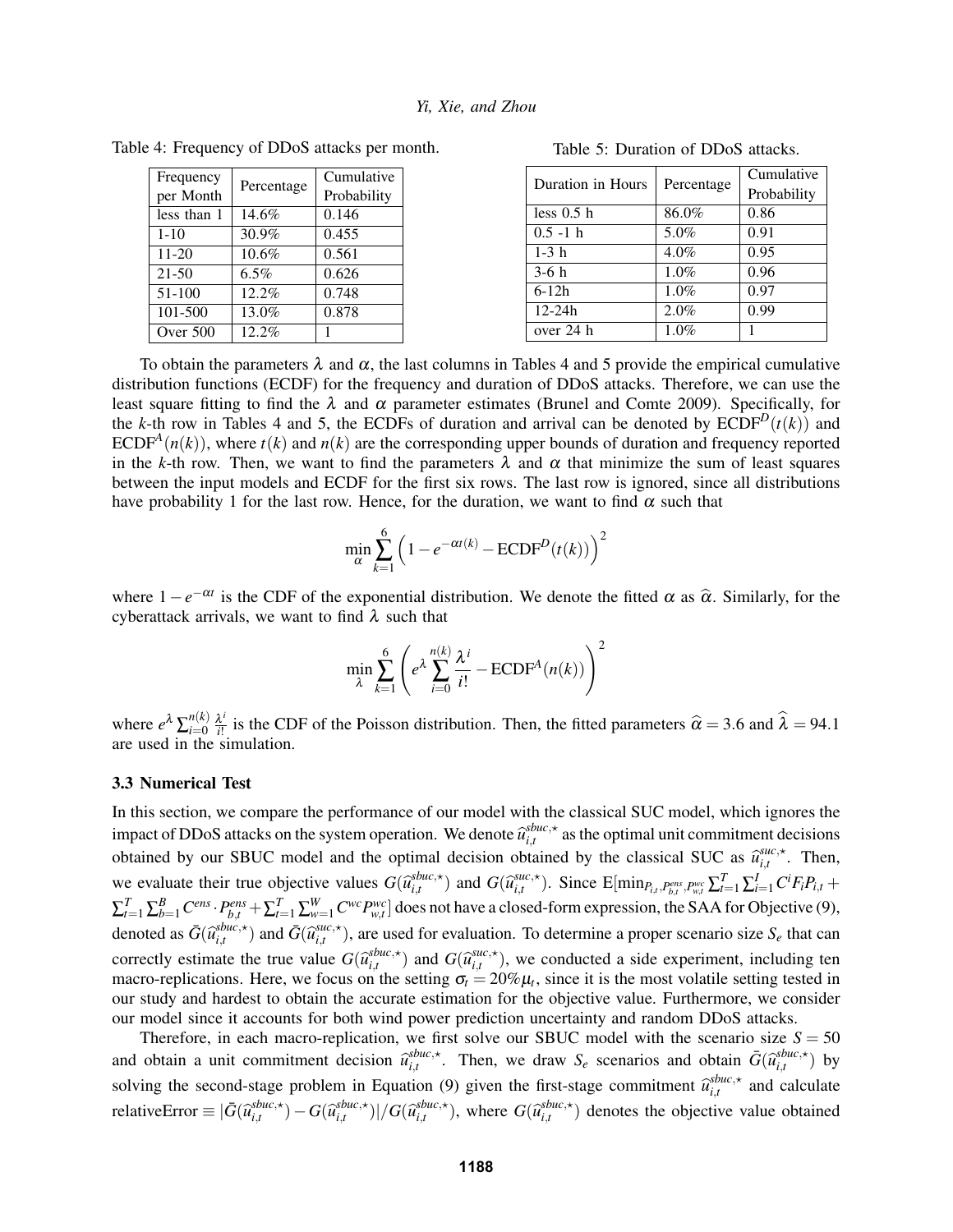|                                                                                               |  | $10^2$   $5 \times 10^2$   $10^3$   $5 \times 10^3$   $10^4$   $5 \times 10^4$ |  |
|-----------------------------------------------------------------------------------------------|--|--------------------------------------------------------------------------------|--|
| relativeError $\vert 3.0\% \vert 1.7\% \vert 1.2\% \vert 1.1\% \vert 0.9\% \vert 0.1\% \vert$ |  |                                                                                |  |

Table 6: The maximum absolute relative difference for  $G(\hat{u}^{shuc,*}_{i,t})$  $\binom{spuc,\star}{i,t}$  estimation.

Table 7: Statistical performance of SBUC and SUC approaches.

|                         | $G(\widehat{u}_{i,t}^{sbuc,\star})$ |      | $G(\widehat{u}_{i,t}^{suc,\star})$ |           | $\Delta G_p$ |           |
|-------------------------|-------------------------------------|------|------------------------------------|-----------|--------------|-----------|
|                         | mean                                | SE.  | mean                               | <b>SE</b> | mean         | <b>SE</b> |
| $\sigma_t = 1\% \mu_t$  | 91501                               | 969  | 93308                              | 728       | $-1807$      | 789       |
| $\sigma_t = 5\% \mu_t$  | 98989                               | 1633 | 99641                              | 1404      | $-653$       | 1360      |
| $\sigma_t = 10\% \mu_t$ | 108440                              | 2770 | 112380                             | 3050      | $-3940$      | 1790      |
| $\sigma_t = 20\% \mu_t$ | 146967                              | 6152 | 158332                             | 5743      | $-11365$     | 3722      |

by using 10<sup>5</sup> scenarios. We suppose that 10<sup>5</sup> is large enough so that the estimation error of  $G(\hat{u}_{i,t}^{sbuc,*})$ <br>peoligible. The maximum relative error obtained from ten macro-replications is recorded in Table 6.  $\binom{spuc,\star}{i,t}$  is negligible. The maximum relative error obtained from ten macro-replications is recorded in Table 6. We observe that  $S_e = 1,000$  achieves accuracy with the maximum relative error not exceeding 1.5%. Balancing the computational cost and the accuracy, we use  $S_e = 1,000$  in the true objective evaluation.

We consider various settings with  $\sigma_t = 1\% \mu_t$ ,  $5\% \mu_t$ ,  $10\% \mu_t$ , and  $20\% \mu_t$ . For each setting, we set the scenario size  $S = 50$ . The simulation is utilized to generate scenarios for DDoS attacks by using the fitted *M*/*M*/1 queue with  $\hat{\alpha} = 3.6$  and  $\hat{\lambda} = 94.1$ . Then, we implement the proposed SBUC model to find the optimal unit commitment decision  $\hat{u}_{i,t}^{sbuc,*}$  $\sum_{i,t}^{spuc,x}$  accounting for both random wind power and DDoS attacks. Since the classical SUC only accounts for wind power prediction uncertainty and it does not account for the impact of DDoS attacks, Constraint (7) is not included in the SUC model. We denote the optimal unit commitment decision obtained by the SUC model as  $\hat{u}_{i,t}^{suc,*}$  $\int_{i,t}^{succ,*}$ . To evaluate the performance of our model, we estimate the true objectives  $G(\hat{u}^{spuc,*}_{i,t})$  ${}_{i,t}^{shuc,\star}$ ) and  $G(\hat{I}_{i,t}^{suc,\star})$  with  $S_e$  number of scenarios. We record the pair-wise objective difference between  $G(\hat{u}_{i,t}^{spuc,\star})$  $\binom{blue, \star}{i,t}$  and  $G(\widehat{u}_{i,t}^{succ, \star})$  $\int_{i,t}^{succ,*}$ ) obtained from each macro-replication, and denote it as  $\Delta G_p$  ≡  $G(\widehat{u}_{i,t}^{shuc,\star})$  $\sum_{i,t}^{sbuc,\star}$ ) − *G*( $\widehat{u}_{i,t}^{suc,\star}$  $\hat{f}_{i,t}^{succ,\star}$ ). A negative difference suggests that the optimal unit commitment decision  $\widehat u_{i,t}^{shuc,\star}$ TI  $\sum_{i,t}^{spuc,\star}$  leads to a lower cost.

The mean and standard error (SE) results obtained from 100 macro-replications are recorded in Table 7. The results show that our model outperforms the SUC model in all four cases. Specifically, when the wind power penetration is low and the system operating uncertainty is also small, the impact of DDoS attacks is limited and the performances of two methods are relatively close. For two low uncertainty cases with  $\sigma_t = 1\% \mu_t$  and  $\sigma_t = 5\% \mu_t$ , our proposed approach brings 1.9% and 0.6% cost savings, respectively. When the wind power prediction uncertainty or penetration is high, the impact of DDoS attacks is substantial and our proposed SBUC model can provide the significant savings compared to the classical SUC model. For  $\sigma_t = 10\% \mu_t$ , our model can provide 3.5% savings on average, while the average saving increases to 7.1% when  $\sigma_t = 20\% \mu_t$ .

### 4 CONCLUSION

In this paper, we propose a new simulation-based unit commitment model for smart power grid scheduling decision making, which takes into account potential DDoS cyberattacks and renewable energy prediction uncertainty. Specifically, we consider the case that the gateway devices in the smart grid system could be under attack. Consequently, the relevant thermal generators in the smart grid system would lose the communication connection with the control center, and they cannot receive real-time production schedule demands from the control center. The case study on the six-bus example indicates that our proposed SBUC is more cost-efficient and robust when there are high wind power penetration and DDoS attacks. Possible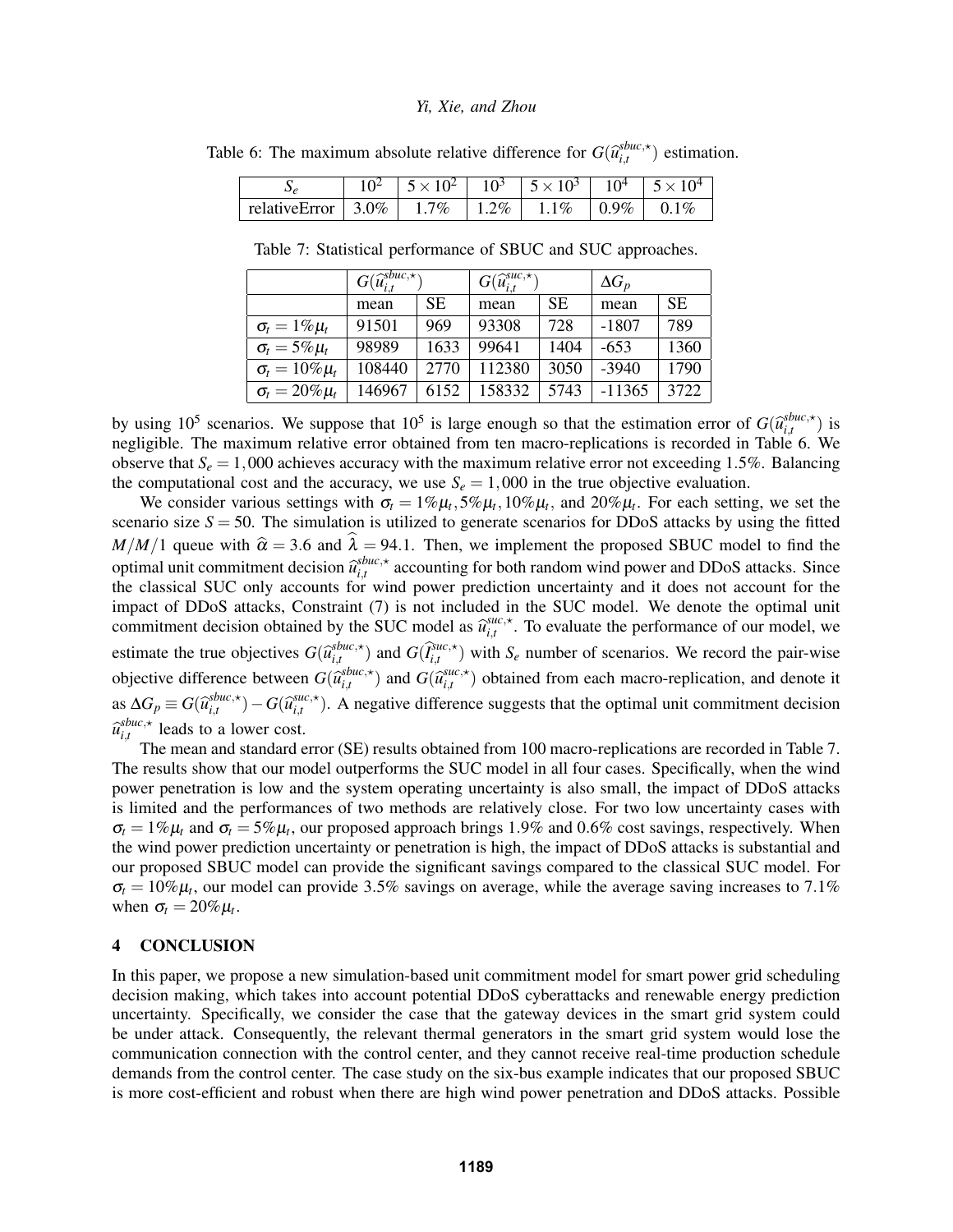future research directions include incorporating wind farms as potential attack victims, and considering the generator failures caused by DDoS attacks.

### ACKNOWLEDGMENTS

The authors thank Prof. Joe H. Chow for his insightful suggestions and helpful advice.

## **REFERENCES**

- Arbor 2016. *Worldwide Infrastructure Security Report*. https://pages.arbornetworks.com/rs/082-KNA-087/ images/12th Worldwide Infrastructure Security Report.pdf, accessed August 20<sup>th</sup>, 2018.
- Bessa, R. J., V. Miranda, A. Botterud, Z. Zhou, and J. Wang. 2012. "Time-adaptive Quantile-copula for Wind Power Probabilistic Forecasting". *Renewable Energy* 40(1):29–39.
- Bhuyan, M. H., D. K. Bhattacharyya, and J. K. Kalita. 2015. "An Empirical Evaluation of Information Metrics for Low-rate and High-rate DDoS Attack Detection". *Pattern Recognition Letters* 51(1):1–7.
- Brunel, E., and F. Comte. 2009. "Cumulative Distribution Function Estimation under Interval Censoring Case 1". *Electron. J. Statist.* 3:1–24.
- Chhaya, L., P. Sharma, K. Brancik, G. Bhagwatikar, and A. Kumar. 2017. "Wireless Sensor Network Based Smart Grid Communications: Cyber Attacks, Intrusion Detection System and Topology Control". *Electronics* 6(1):1–22.
- Fadlullah, M., M. M. Fouda, N. Kato, X. Shen, and Y. Nozaki. 2011. "An Early Warning System against Malicious Activities for Smart Grid Communications". *IEEE Network* 25(5):50–55.
- Fang, X., S. Misra, G. Xue, and D. Yang. 2012. "Smart Grid The New and Improved Power Grid: A Survey". *IEEE Communications Surveys & Tutorials* 14(4):944–980.
- Hargreaves, J. J., and B. F. Hobbs. 2012. "Commitment and Dispatch with Uncertain Wind Generation by Dynamic Programming". *IEEE Transactions on Sustainable Energy* 3(4):724–734.
- Jiang, R., J. Wang, and Y. Guan. 2012. "Robust Unit Commitment With Wind Power and Pumped Storage Hydro". *IEEE Transactions on Power Systems* 27(2):800–810.
- Jin, D., D. M. Nicol, and G. Yan. 2011. "An Event Buffer Flooding Attack in DNP3 Controlled SCADA Systems". In *Proceedings of the 2011 Winter Simulation Conference*, edited by S. Jain et al., 2619–2631. Piscataway, New Jersey: IEEE.
- Khalimonenko, A., O. Kupreev, and K. Ilganaev. 2016. *DDoS Attacks in Q3 2017*. https://securelist.com/ ddos-attacks-in-q3-2017/83041/, accessed August  $20<sup>th</sup>$ , 2018.
- Li, X., X. Liang, R. Liu, X. Shen, X. Lin, and H. Zhu. 2012. "Securing Smart Grid: Cyber Attacks, Countermeasures, and Challenges". *IEEE Communications Magazine* 50(8):38–45.
- Li, Z., and T. Yao. 2010. "Renewable Energy Basing on Smart Grid". In *2010 6th International Conference* on Wireless Communications Networking and Mobile Computing (WiCOM). September 23<sup>rd</sup>-25<sup>th</sup>, Chengdu, China.
- Lo, C. H., and N. Ansari. 2012. "The Progressive Smart Grid System from Both Power and Communications Aspects". *IEEE Communications Surveys & Tutorials* 14(3):799–821.
- Lu, Z., W. Wang, and C. Wang. 2011. "From Jammer to Gambler: Modeling and Detection of Jamming Attacks against Time-critical Traffic". In 2011 Proceedings IEEE INFOCOM. April 10<sup>th</sup>–15<sup>th</sup>, Shanghai, China, 1871–1879.
- Mo, Y., T. H.-J. Kim, K. Brancik, D. Dickinson, H. Lee, A. Perrig, and B. Sinopoli. 2012. "Cyber Physical Security of a Smart Grid Infrastructure". *Proceedings of the IEEE* 100(1):195–209.
- Niyato, D., P. Wang, and E. Hossain. 2012. "Reliability Analysis and Redundancy Design of Smart Grid Wireless Communications System for Demand Side Management". *IEEE Wireless Communications* 19(3):38–46.